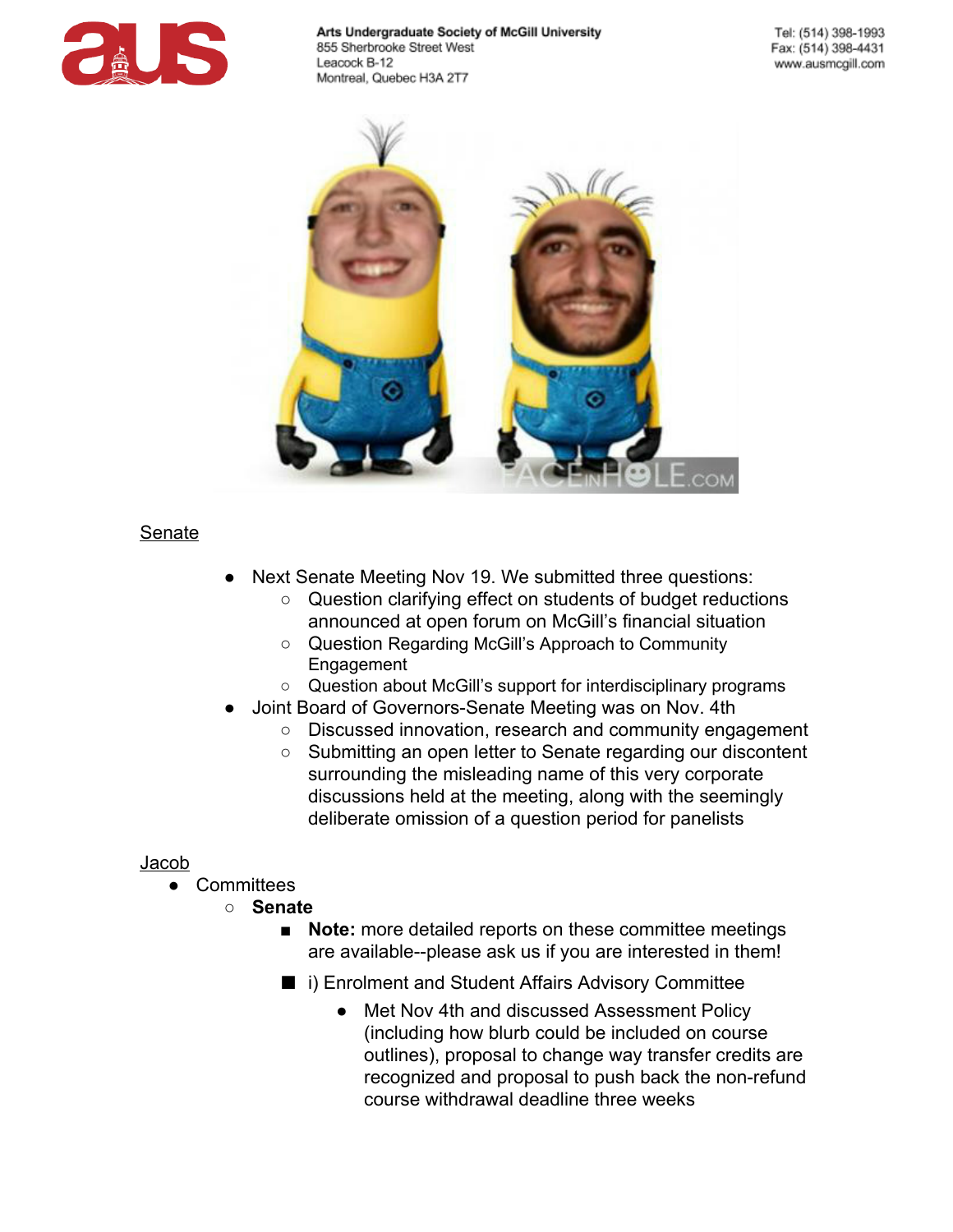

- Next meeting Dec 2
- ii) APC Subcommittee on Courses and Teaching Programs
	- Nov 13 meeting was replaced by an electronic review
	- Next meeting Dec 4
- iii) Subcommittee on Undergraduate Student Advising
	- Next meeting Dec 4
- iv) Subcommittee on Student Affairs Policies (SAP)
	- Next meeting Nov 20
	- Revisions of Assessment Policy are on the agenda
- v) Dean of Libraries Selection Committee
	- Meeting Nov 17
- **Faculty of Arts**
	- i) Faculty of Arts Council
		- Next meeting Nov. 25
	- ii) Curriculum Committee
		- Next meeting Nov 17
- McLennan-Redpath Library Food and Noise Policy Working Group
	- SQ--still waiting to hear when I will present to HSSL advisory group
- Know Your Rights
	- Research
		- Research group met Nov 7 and strategized for the year
	- Outreach
		- Was able to secure some funding from SSMU for outreach
		- Outreach group met Nov 7 and discussed what we will be going this year. Decided that an important part of outreach will be to liaise with relevant student leaders (such as dept. association execs) to help them support their students resolve issues related to their academic rights. We also brainstormed some potential outreach tactics for the year.
	- Advocacy
		- Working through SSAP to advocate for our recommended revisions to the University Student Assessment Policy
- Renaming JD and Champagne Rooms
	- Voting today on the shortlist for the room names!
- AUS Participatory Budgeting Idea
	- Basically means dedicating a certain amount of AUS' funds to a new fund to be used for special projects. These projects would be proposed by all students and then a ballot would go out to all students for them to vote on which projects AUS should fund.
	- Plan to submit a motion on initiative for next AUS Council meeting
- Fall Reading Week
	- Talked to Enrolment Services director about feasibility of putting in place a fall reading week at McGill and past efforts towards this. Likely something that will be pursued at the SSMU level.
- Mental Health Awareness Week is on right now! Check out [mhweek.ca](http://www.google.com/url?q=http%3A%2F%2Fwww.mhweek.ca%2F&sa=D&sntz=1&usg=AFQjCNEaoTbE0aRyfjnwQWZgz_FclbWr6w)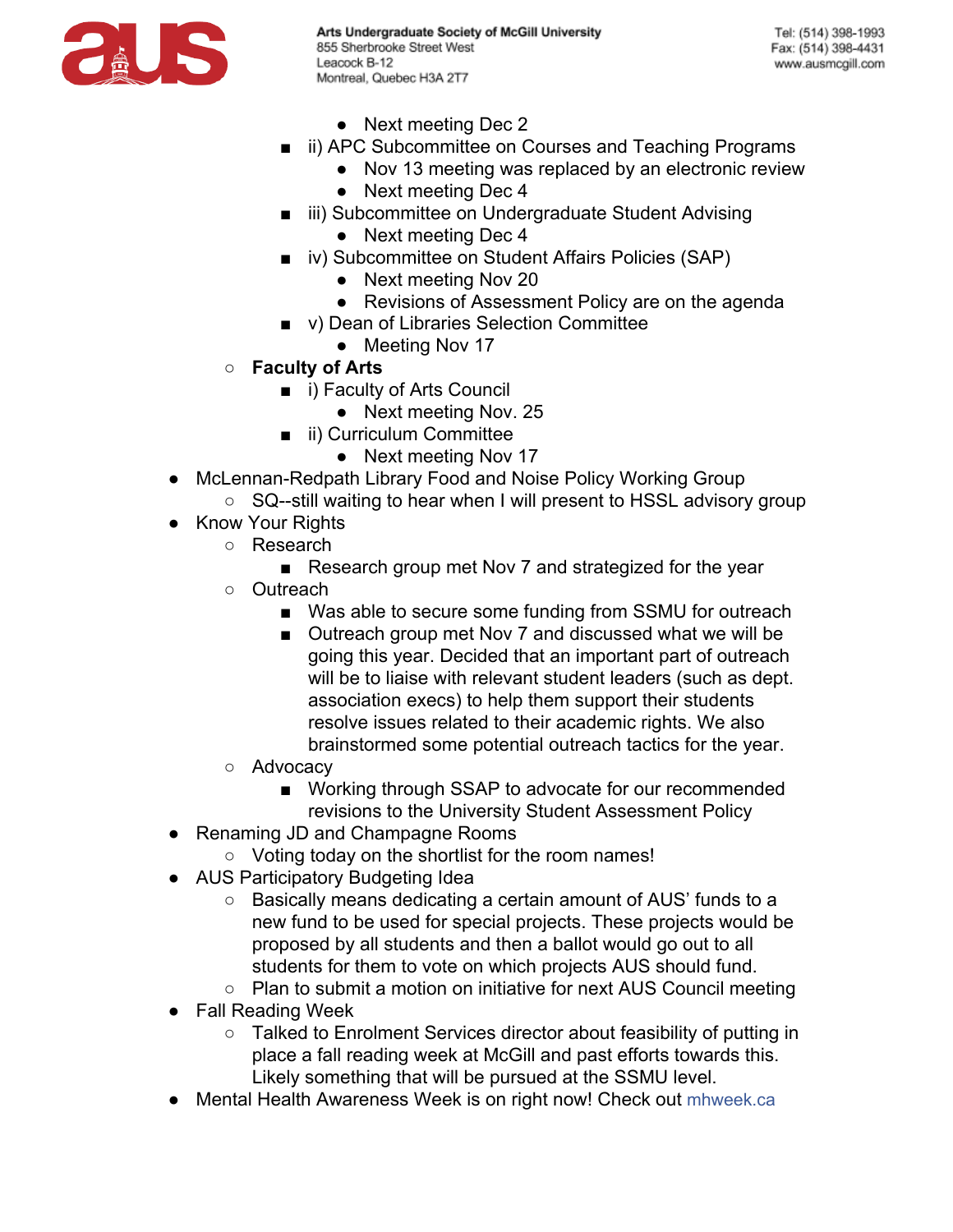

### Kareem

Committees (please send me an e-mail if you'd like any of the reports from committee meetings - working on finding a platform through which we can make all of them public artssenator1@ssmu.mcgill.ca)

#### **Senate**

- i) the Committee on Student Services (CSS)
	- Next meeting on Nov21  $(930-1130)$
- ii) the Subcommittee on Persons with Disabilities
	- $\bullet$  1st meeting on Nov21 (930-11)
- iii) the Committee on Enrolment and Student Affairs (CESA)
	- Meeting cancelled, next one on Nov18

## **AUS**

- iv) Faculty of Arts Council
	- $\bullet$  SQ;

## **SSMU**

i) Accountability Committee

• Meeting Friday, working out a complaints procedure for SSMU and its **Executives** 

ii) Sustainability Committee

- $\bullet$  SQ;
- Have recently been chosen to be the SSMU Rep to QPIRG, so I will be sitting on their Board for the rest of the year! Super pumped! (Culture Shock was a *huge* success!)
- Developing alternative methods of constituent communication to help bridge the gap between SSMU and students

### **Other**

- SEDE projects are off the ground and each working group is being jointly spearheaded by a SEDE staff member and a student - let me know if you'd like to get involved!
	- Looking into hiring a researcher to look at McGill's hiring practices and how equity and representation fit into that structure
	- Looking for a student filmmaker for the 10th Year Anniversary of SEDE
- Working with ECOLE as one of the Directors on their Board to help build ties between them and the McGill and Montreal community
- Working on collaborating with other faculties to put together a promotional video for course evaluations

Respectfully submitted,